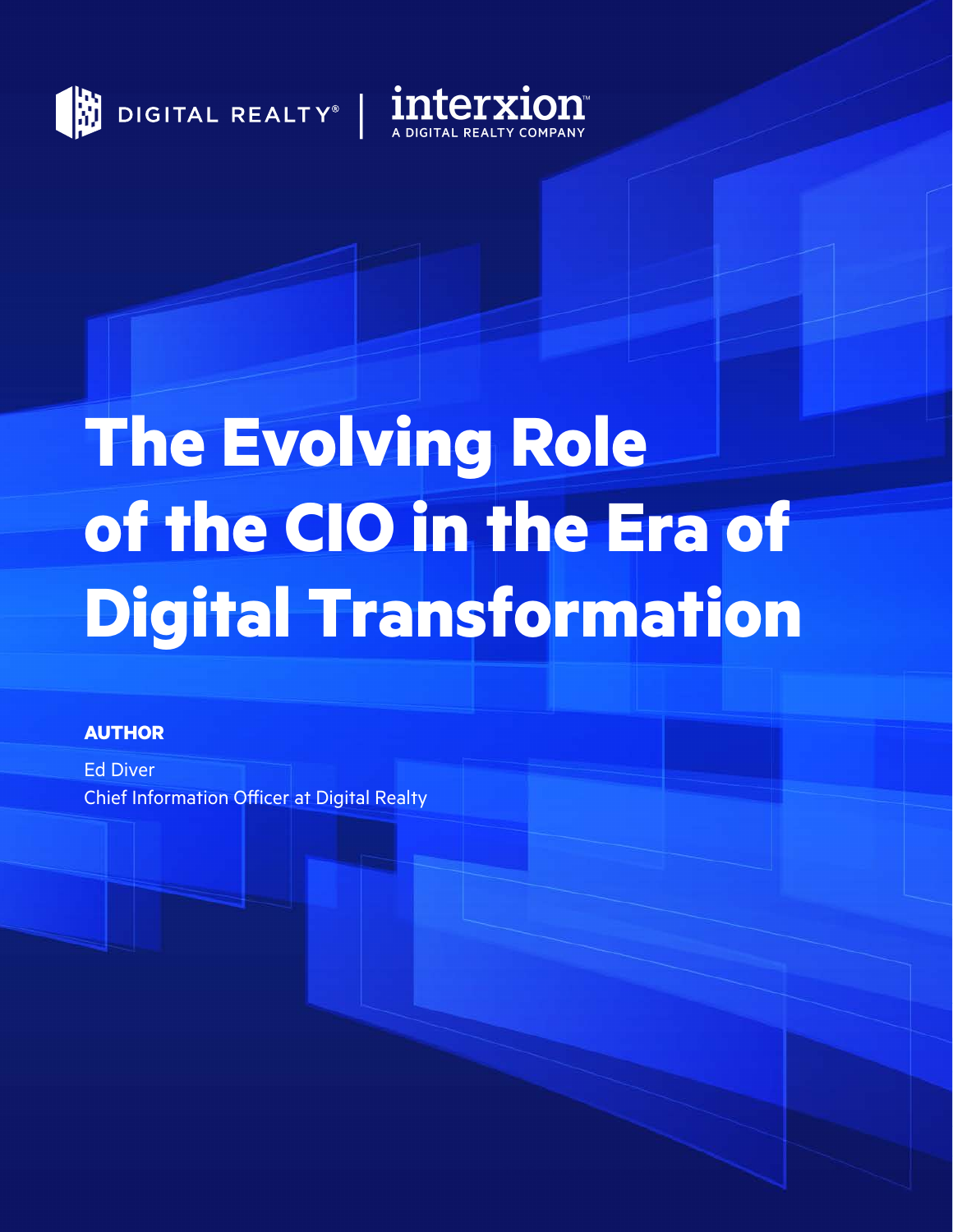Are you feeling the burdens of KLTO (Keeping the Lights On)? IT decision makers are tasked with juggling legacy infrastructure, KLTO, risk mitigation, competitive differentiation through technology while reimagining business processes across the organization. In fact, according to IDG's 2020 State of the CIO report<sup>1</sup>, 67% of CIOs say that the creation of new revenue-generating initiatives is among their job responsibilities.

65% of firms globally remain in the three lowest maturity levels of digital transformation<sup>2</sup>, and new investments around digital transformation are growing the complexities every day.

#### Gartner predicts<sup>3</sup>:



Creating space and time for digital transformation is no small feat. So how does an IT decision maker keep up with performance demands, ensure security structures are stable, and create a cohesive data strategy? They'll need to develop strategic plans across three pillars: technology, process, and people.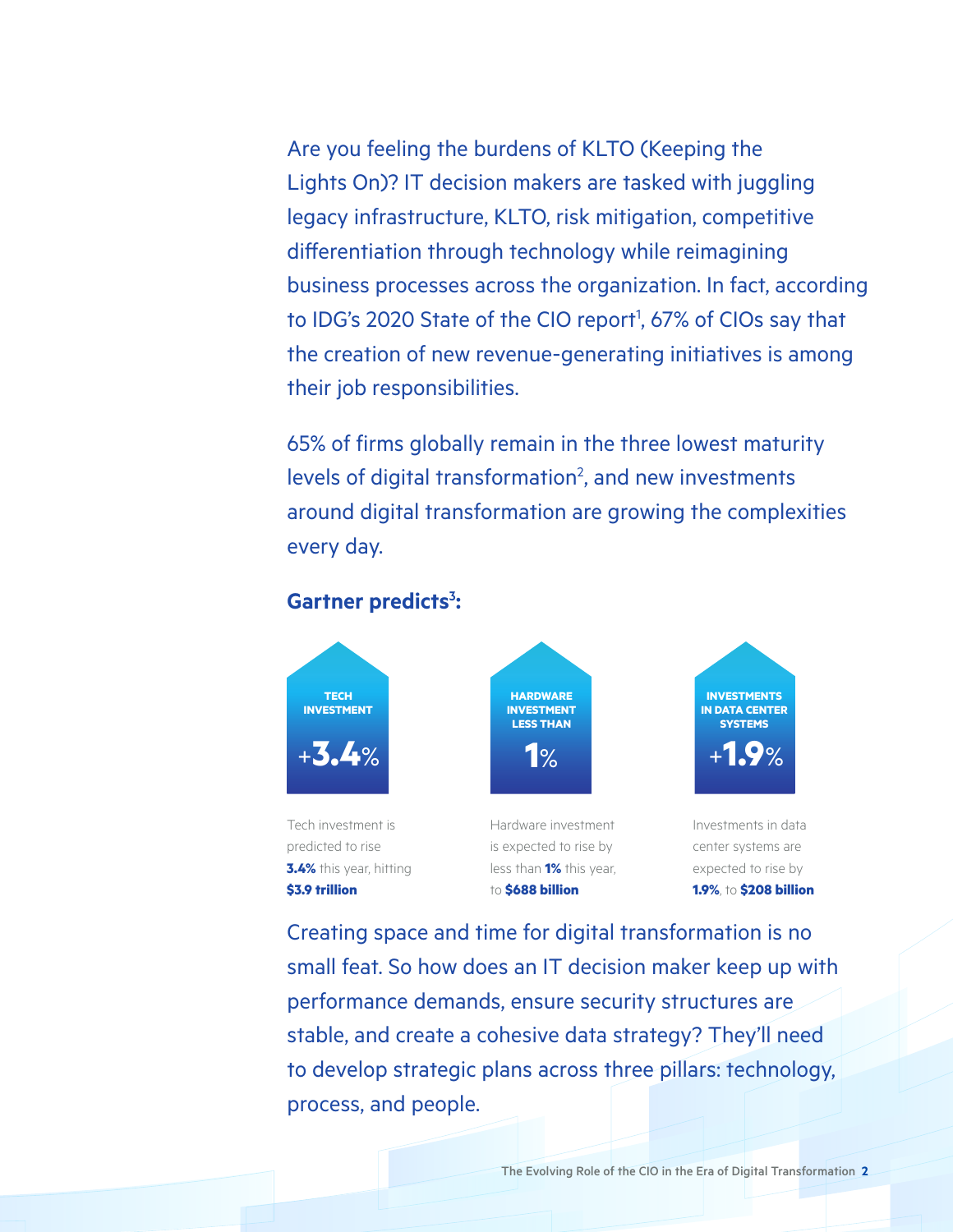# **Technology is driving us forward and keeping us back.**

Too often, a CIO is bogged down by mismanaged and aging technology. When you are charged with maintaining systems, you know that as soon as you deploy any system, you have to keep it running for the undetermined future. Each new system added to the stack draws time and resources. Not to mention, networking and server infrastructure with many multiprotocol label switching (MPLS) networking points can leave companies facing many single points of failure as a risk. In many enterprise environments, they are considered a secure transport mode because they run on a virtual private network (VPN).<sup>4</sup> Companies using MPLS face the unique risk of invisible hosts and rogue devices connecting to the network and leading to network vulnerability.<sup>5</sup>

As technology and application use increases, so does the need for the CIO to safeguard the massive accumulation of decentralized data. It is equally critical to apply a single version of the truth to master transactional data in order to optimize data exchange. The biggest challenge for digital transformation is not the technology itself, but the data gravity barriers<sup>6</sup> that result from the massive amounts of data that accumulate and cause added complexity—possibly preventing digital transformation from happening at all. So, IT strategies have to address decentralized data and accommodate distributed workflows that vary by participant, application, information and location-specific needs.

As technology systems age, they draw more resources. The result is poor network performance and application operation. Application failures can cause irreparable damage to the IT department's credibility among all business partners within an organization.

As the usage of technology and applications increases, so does the need for the CIO to safeguard the massive amounts of decentralized data that accumulate.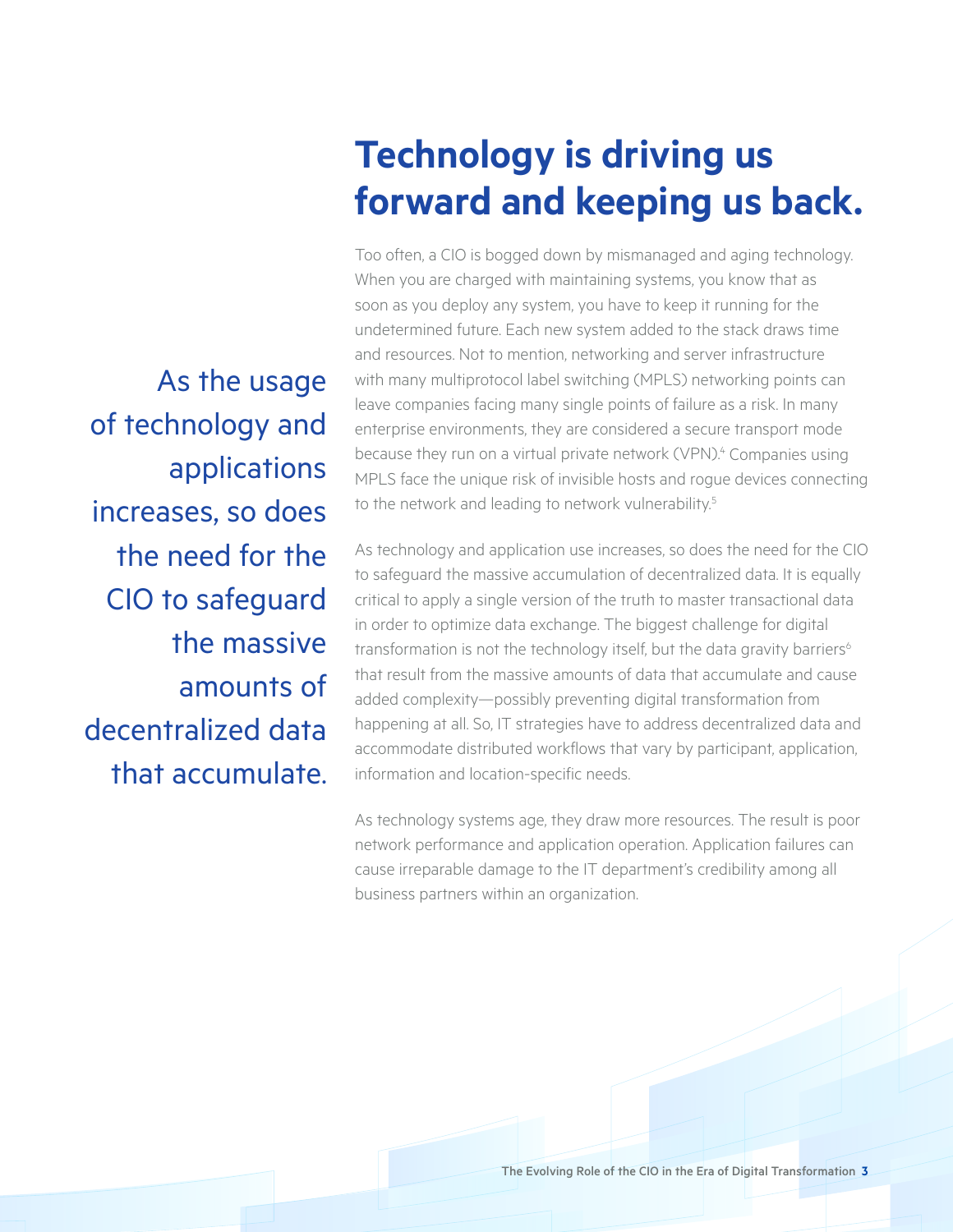# **Leaving legacy to drive value.**

CIOs need a bridging strategy to link KTLO infrastructure with the emerging technologies that create competitive advantage.

#### **Adaptation for survival.**

The momentum of new tech is fueled by evolution. Adapting to new technologies used to be a competitive advantage. However, it's no longer acceptable to automate business processes, ensure cloud storage, and call it a day. The core of the shifting CIO role includes owning the technology that serves the customer experience. *"To support the creation of new revenue-generation projects, CIOs are learning about customer needs, creating teams focused on innovation and creating business case scenarios with defined costs and benefits."* <sup>7</sup>

According to CIO Magazine,<sup>8</sup> Anheuser-Busch uses a combination of mobile applications and algorithms for ordering. It's serving to "change the conversation between the sales rep and the store owner" to focus more on new products with store owners. McKesson, a leading healthcare company, is working to "shift data warehouses to the cloud" with the hopes that they can provide prescriptive recommendations right to the patients.

#### **People power change.**

The CIO's people problem is two-fold. First, one of our top priorities<sup>9</sup> is aligning with business owners across the organization to ensure that technology is serving the internal and external users. Every business unit should be able to leverage all aspects of technology to do their job while IT drives digital transformations. If you don't have the business engaged, you won't drive the necessary change. Investing in relationships across the organization evaluates the perception and the execution of IT's role in the organization.

"To support the creation of new revenuegeneration projects, CIOs are learning about customer needs, creating teams focused on innovation and creating business case scenarios with defined costs and benefits." (IDG)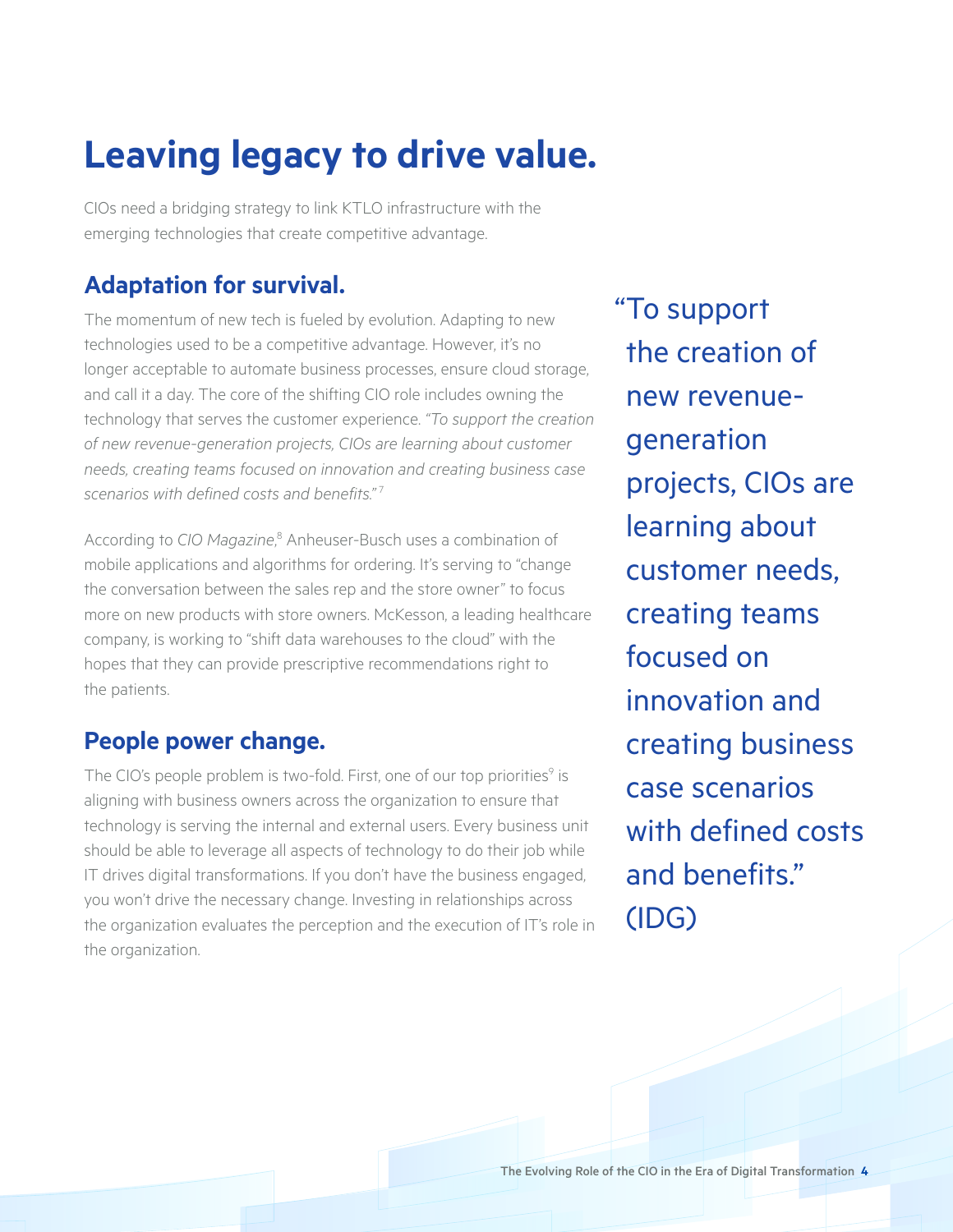Chief Human Resources Officers are responsible for company culture. Create a partnership with them to align your transformation initiatives with their change-management strategies. Per Gartner,<sup>10</sup> by 2021, CIOs will be as responsible for culture change as Chief Human Resources Officers. Furthermore, by 2021, 80% of midsize to large enterprises will change their culture as a way to accelerate their digital transformation strategy. Most importantly, in 50% of digital transformation cases, CIOs report that the main barrier is culture. Thus, fortifying this alignment will be paramount for the transformation and adoption of new technologies.

New technologies and applications push business leaders into new realities where IT becomes a shadow department, leaving them with no support to solve problems. This creates issues for compliance, governance, and security—increasing risk to the business. New infrastructures allow the business to do what it needs to do. Fostering core partnerships in collaboration with HR can also help break down these barriers and overcome the organizational challenges brought on by new technologies.

On the other hand, as the pace of technology shifts, it's easy to feel like you never have enough people to do the transformational work. Gartner predicted in 2018,<sup>11</sup> "by 2020, 75 percent of organizations will experience visible business disruptions due to [infrastructure and operations] skills gaps." One way the industry experiences this disruption is the cost of hiring highly-skilled tech workers. However, the solution could lie in reskilling. The World Economic Forum<sup>12</sup> estimates that more than half (54%) of all employees will require significant reskilling by 2022. It makes sense to ensure that CIOs are getting ahead of this to create a constant supply of talent in the near future.

**80**%

By 2021, **80%** of midsize to large enterprises will change their culture as a way to accelerate their digital transformation strategy.

**54%** of all employees will require significant reskilling by 2022.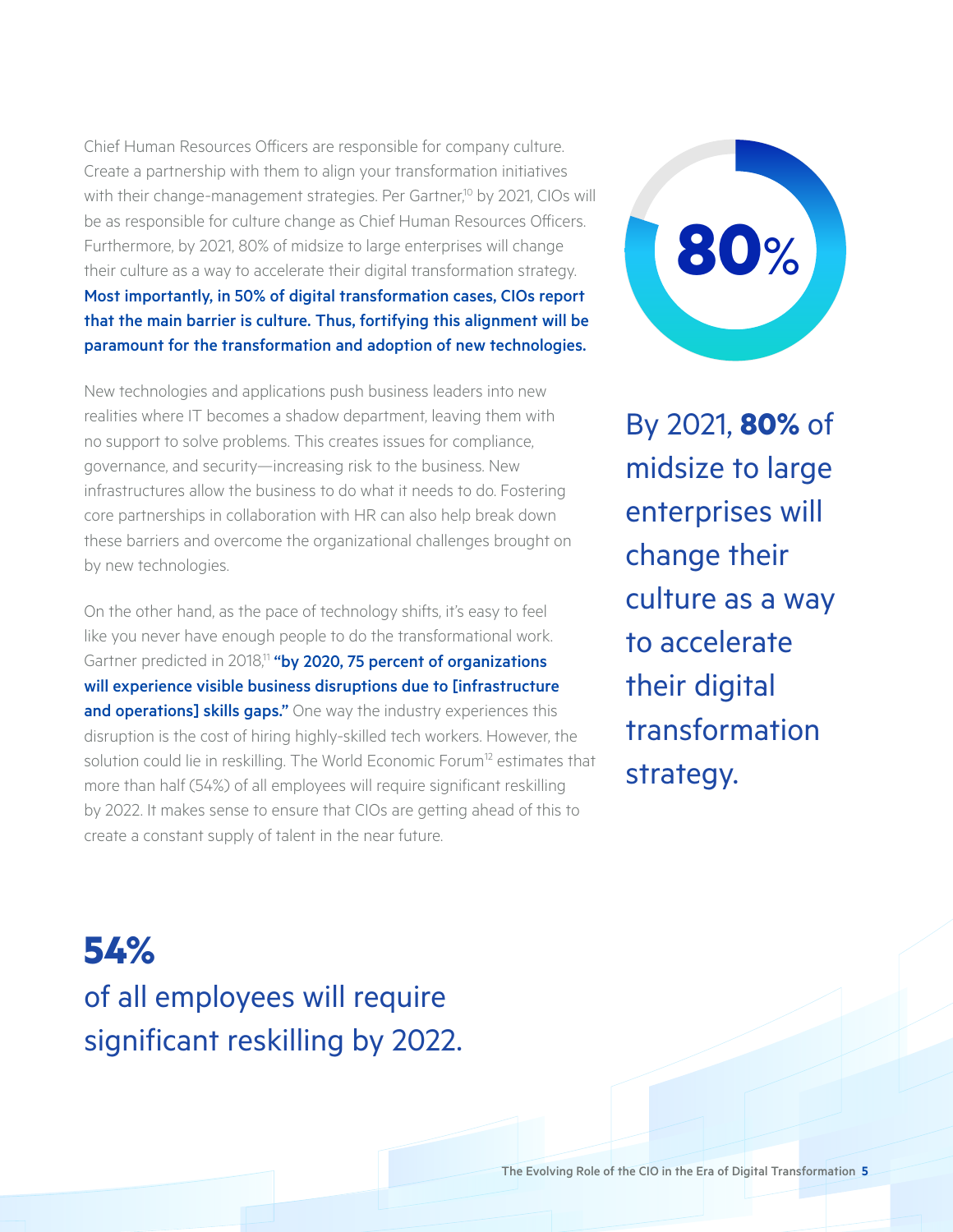#### **The SaaS Graph**<sup>®</sup> 81 The SaaS Graph<sup>®</sup> shows the relationship between **APPS** people and SaaS apps in an organization. Each line represents an app-to-person connection. ı۰  $\blacksquare$ ous company's SaaS usage Actual data from an a as of January 2019.  $\blacksquare$ п O 18  $\blacksquare$ o. **EMPLOYEES**  $\overline{\phantom{a}}$ ı Ē ዸ ---------------------2 Δ Δ 400 2 **CONNECTIONS** Δ 2 2 2 2 2 2 Δ . 2 **Growing Complexity Company Size** Average Connections (Employees)  $0 - 10$ 47  $11 - 50$ 189  $51 - 100$ 584 101-200 1.120 2.478 201-500 501-1.000 5.671  $1,000+$ 19,848

**Blissfully** 

blissfully.com/saas-trends

## **IT needs to bridge the gap.**

A CIO has to juggle a complex infrastructure that includes managing old/new equipment, existing talent, and team cultivation while navigating the ever-changing landscape of shadow IT. Enterprise infrastructure experiences create additional complexity as business partners add more and more unvetted applications. As a result, administering IT management strategies, maintaining internal business relationships, and addressing harmful security threats becomes even more difficult without a robust decentralized infrastructure.

Then there's the disparate data storage. The use of rogue applications means that data is all over the place. Every connection is a vulnerability. **According** to Blissfully's 2019 annual SaaS study, the average company with 1000+ employees has approximately 203 apps and an average of 12.5 duplicate applications.<sup>13</sup> Between existing content, business data, and customer information, data can be spread around cloud software instances, compounding IT demands with data gravity issues.

To solve digital transformation and overcome data gravity, CIOs should adjust strategies for decentralized infrastructure deployments and improve precision to scale globally. This requires an architectural integration of its physical and virtual worlds while interconnecting to digital ecosystems and adapting to the needs of the business.

Balancing the users' need to manage their own software applications while managing risk and IT demands is key. IT teams need to be agile and flexible to gracefully manage the risks.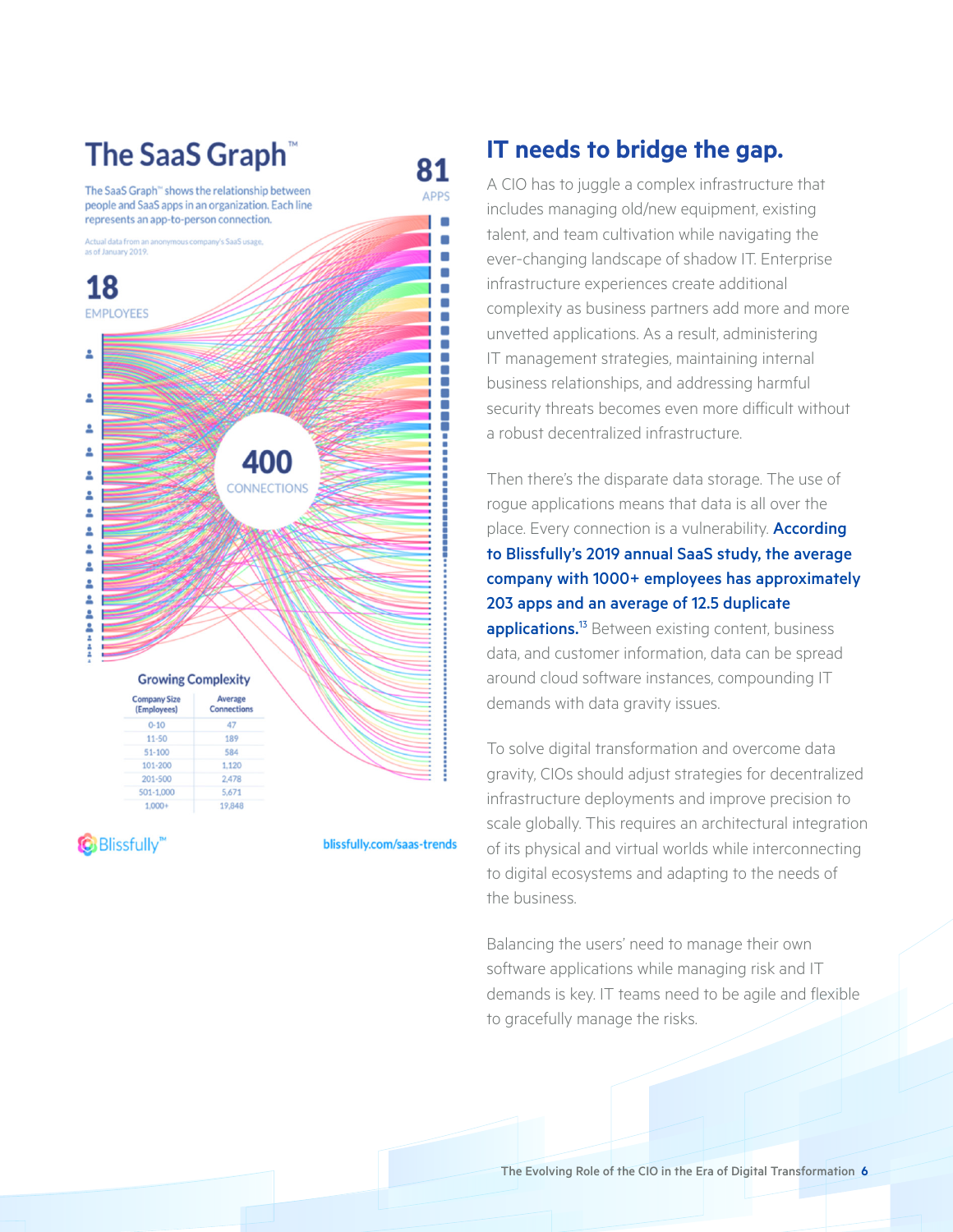"By 2022, **60% of enterprise IT infrastructures** will focus on centers of data, rather than traditional data centers."

#### **How can CIOs transition? Use architecture as the blueprint.**

Architecture is the blueprint for IT and the business. While data is the critical topic, business users need to run and optimize operations. Managing business requires focusing on all architecture disciplines, not just the data.

A new enterprise architecture is necessary to support the exploding volume of digital business workflows, as well as the highly interactive traffic behaviors. This brings users, systems, and networks to the data. This removes barriers of data gravity and creates a center of data exchange to scale digital business.

Even data centers themselves are undergoing digital transformation. Per Gartner,<sup>14</sup> "By 2022, 60% of *enterprise IT infrastructures will focus on centers of data, rather than traditional data centers."* With data distributed from the core to the cloud to the edge, a decentralized infrastructure is needed to remove data gravity barriers and accommodate distributed workflows.

#### **Establishing standards and understanding data.**

Solutions start with understanding the data, but the sensitivity and regulation of data dictate where it needs to live. From there, you can architect solutions with requirements, regulations, and business objectives in mind. That landscape provides parameters for transforming digital processes across the organization.

Whether they are internally established standards or more widely accepted standards like ISO, building and maintaining an information architecture is more tenable when you keep them at the forefront. For example, the risk-management aspects of ISO 27001 (established controls and control objectives) and ISO IEC 200000-1 (information technology service management) help ensure a seamless, documented handoff. Operating under tried and true parameters allows you to build reliable architectures, free up people and resources to focus on innovation, and meet future business needs.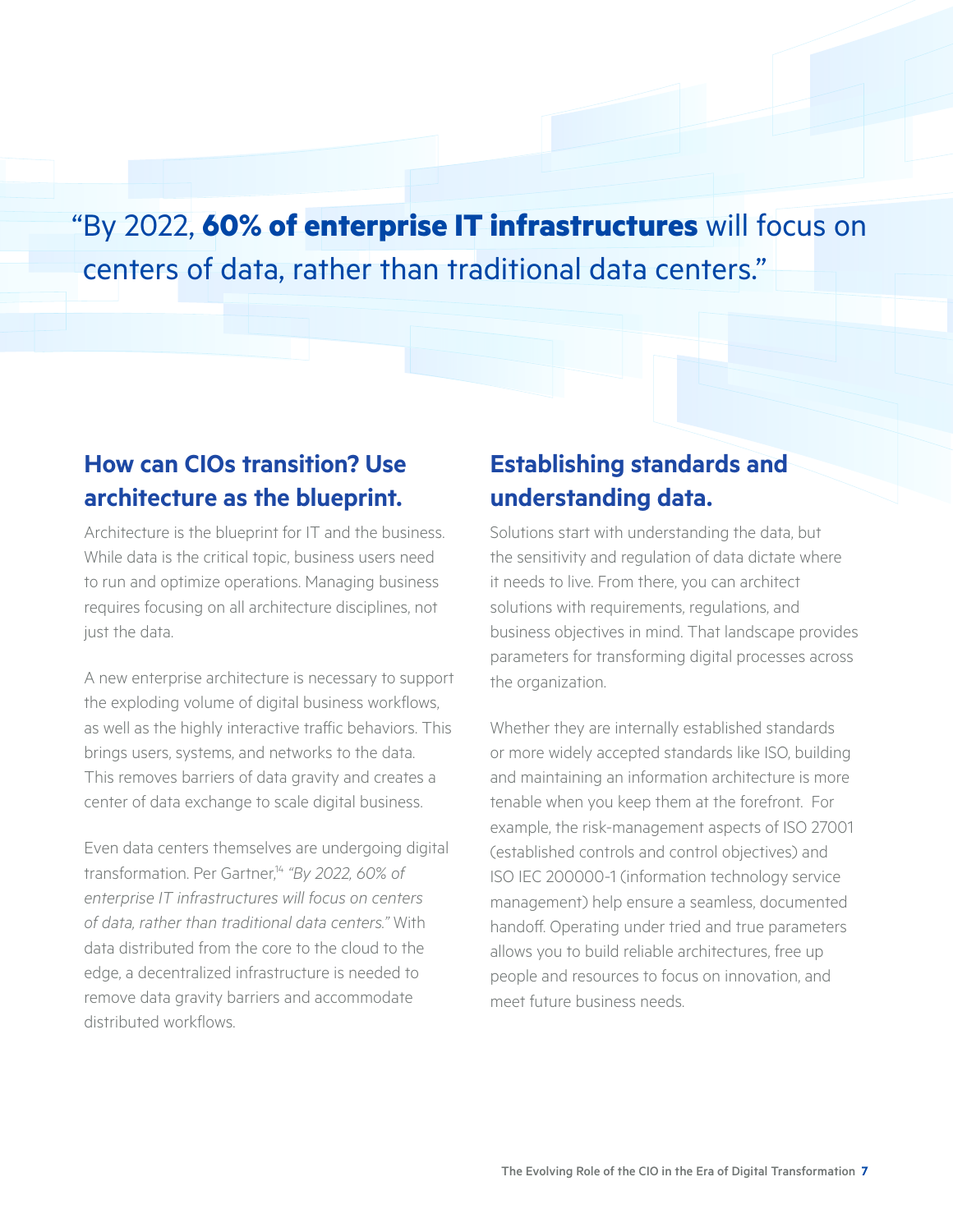### **Differentiation through business capabilities.**

CIOs are described as the "digital architects of the **business"** by Forrester.<sup>15</sup> You have an obligation to ensure that the strategy drives architecture rather than the other way around. Technologydriven architecture rarely meets business needs and timelines, and it serves as a flywheel for false starts and inefficiency. Each of these factors limit the potential for technology's ability to propel a competitive advantage in an enterprise.

#### **Future state architecture.**

Transitioning aging solutions, infrastructure, and outdated business process to emerging technology that removes the headache of managing your own data center, like the hybrid cloud, won't be simple. To get on the right track, you must understand the full scope and nature of the data in a way that ensures it has an appropriately-secure home, and it has the right provider for your workload. Don't pay more than you need to for the new solutions. Work with partners who have on-demand pay structures so you can easily adjust your computing capacity based on peak and lull periods. Then it's time to plan for flexible access. Not only will you want a tool that can act as a single pointof-entry to save the time of your stretched teams, but you'll want to craft flexible network architectures to ensure the network is as flexible as your chosen cloud selection.

## **Interwoven architectural disciplines.**

To adequately serve the organization, the interplay between the business, information, systems, and technology architecture needs to be fully understood. When you grasp the complexities of each branch, a complete picture of the thought process, strategic position, storage maturity (cloud or otherwise), and integration approach will allow you to plan accordingly. You'll also be better positioned to know the security risks, compliance issues, and the needed strategies to manage them. In addition, you can't have one without the other three. The needs of the business must be supported by all of the architectural disciplines to be effective.

#### **Business-forward approach.**

Despite many considerations, the business architecture needs to be the lens in which you view all the other elements. By vetting technology decisions with the business leaders in the enterprise. you avoid the risk of failing to meet business needs and timelines. This type of business-first strategic technology architecture elevates the performance of the business and enables competitive differentiation.

# "CIOs are described as the "digital architects of the business."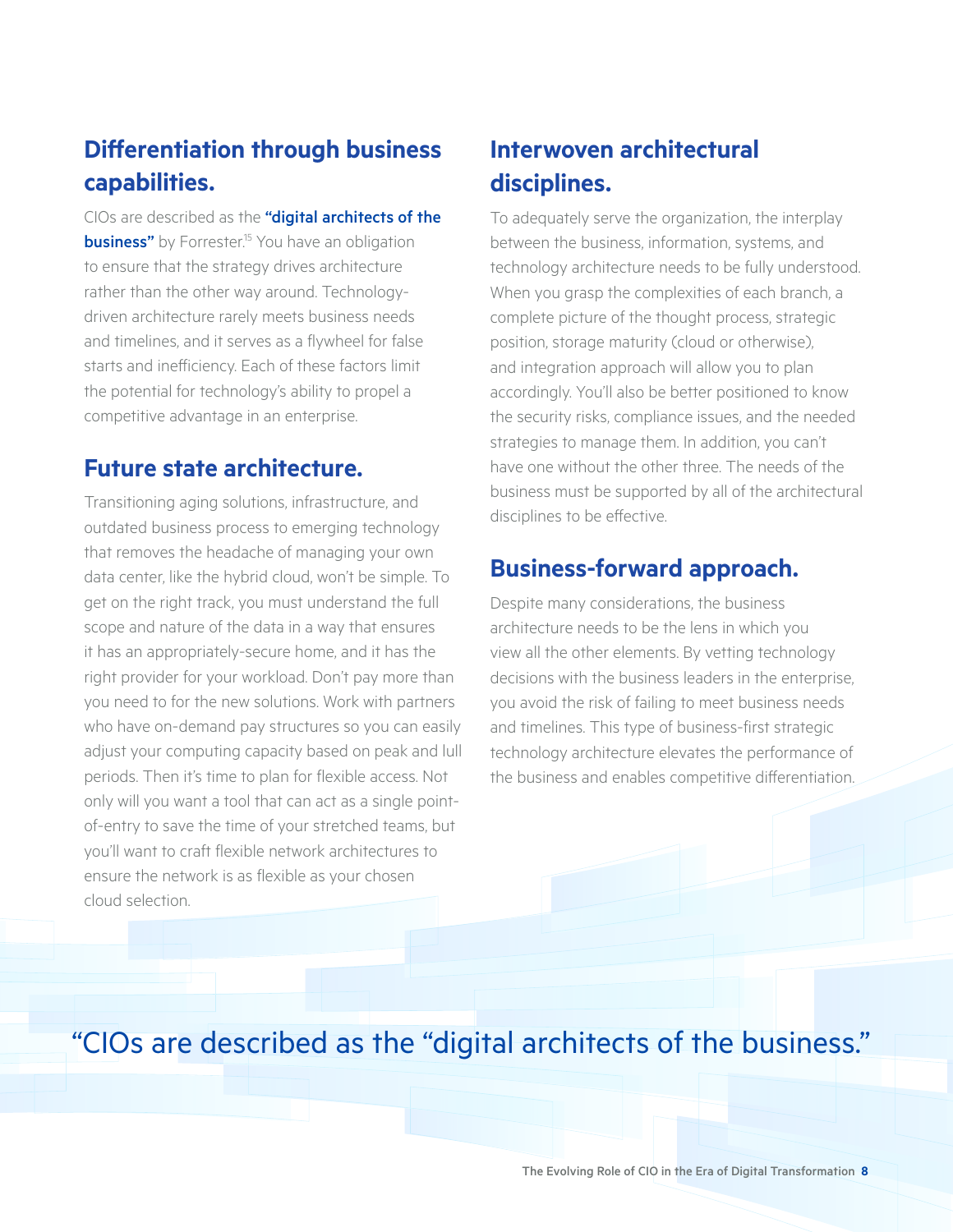#### **Sources**

- 1. "2020 State of the CIO (Executive Summary), "IDG.
- 2. "Why Companies Fail at Digital Transformation: Clearing the Road to the Intelligent Enterprise," IDC, January, 2019.
- 3. "Gartner Predicts Global IT Spending Will Rise To \$3.9 Trillion in 2020," Forbes, January 15, 2020.
- 4. "What is MPLS: What you need to know about multi-protocol label switching," Network World, March 16, 2018.
- 5. "The trouble with MPLS," Computerworld, March 12, 2007.
- 6. "Why Data Gravity Is the Single Biggest Challenge for Digital Transformation," Digital Realty, March 12, 2020.
- 7. "2020 State of the CIO (Executive Summary)," IDG.
- 8. "6 digital transformation success stores," CIO, January 13, 2020.
- 9. "Top 5 strategic priorities for CIOS in 2020," CIO, December 16, 2019.
- 10. "Gartner Predicts by 2021, CIOs Will Be as Responsible for Culture Change as Chief HR Officers," Gartner, February 11, 2019.
- 11. "IT skills gap: Facts vs. fictions," CIO, October 1, 2018.
- 12. "The Future of Jobs Report 2018," Word Economic Forum, September 17, 2018.
- 13. "2019 Annual Sales Report," Blissfully, February 12, 2019.
- 14. "Infrastructure Is Everywhere: The Evolution of Data Centers," Gartner, July 18, 2019.
- 15. "Transform IT to Win, Serve And Retain Customers," Forrester.